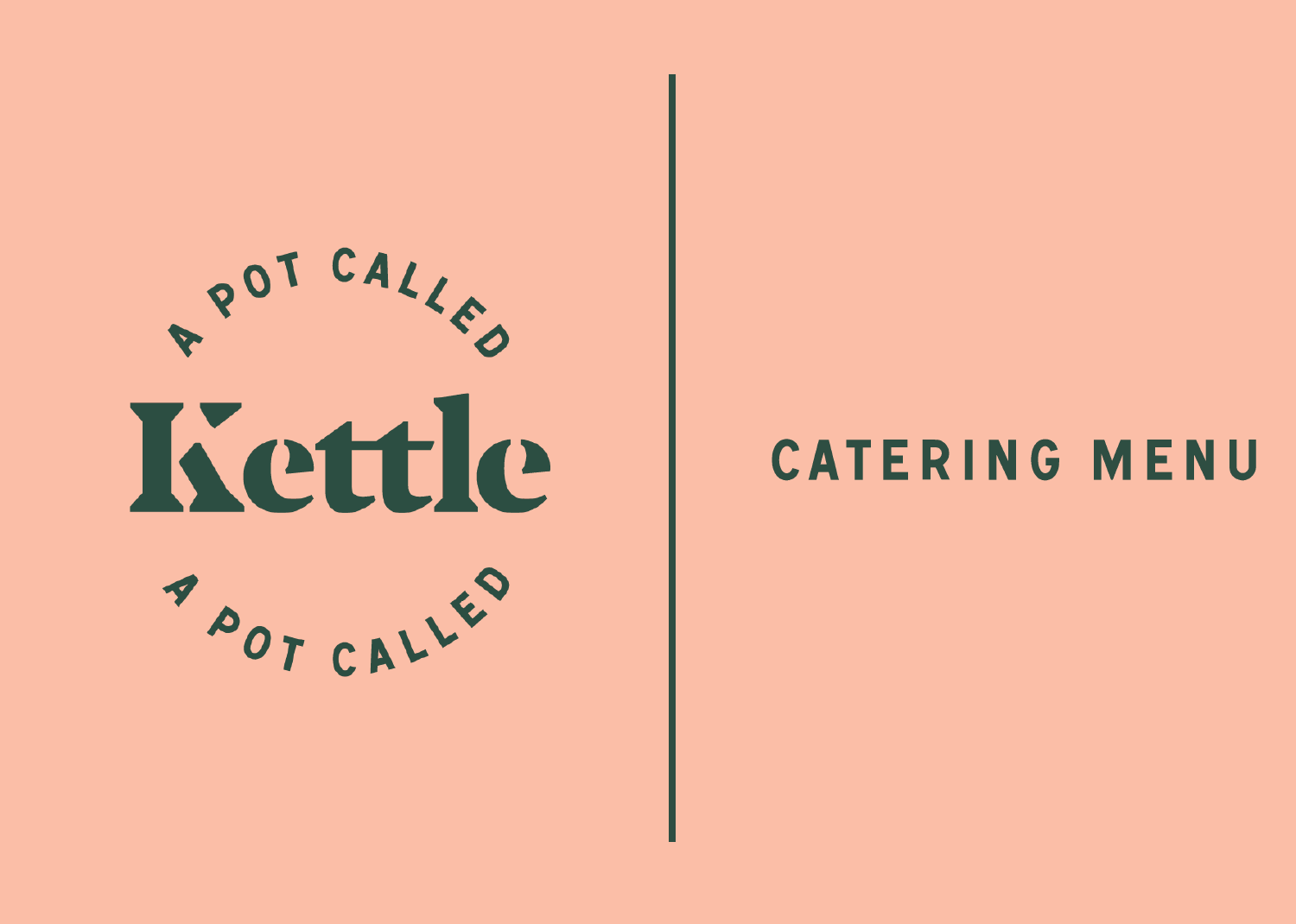

## BREAKFAST/LUNCH

priced per person

| Yoghurt Cups<br>individual fruit & yoghurt cups          | 4.5       |
|----------------------------------------------------------|-----------|
| Croissants<br>ham & cheese, cheese & tomato              | 8         |
| Savoury Danishes & Muffins<br>mixed flavours             | 5.5       |
| Salad Bowl<br>individual serve gluten free/vegan options | 10        |
| Sushi Platter<br>mix of cut sushi rolls                  | 6.5       |
| Sushi Packs<br>whole hand rolls                          | 3.20/roll |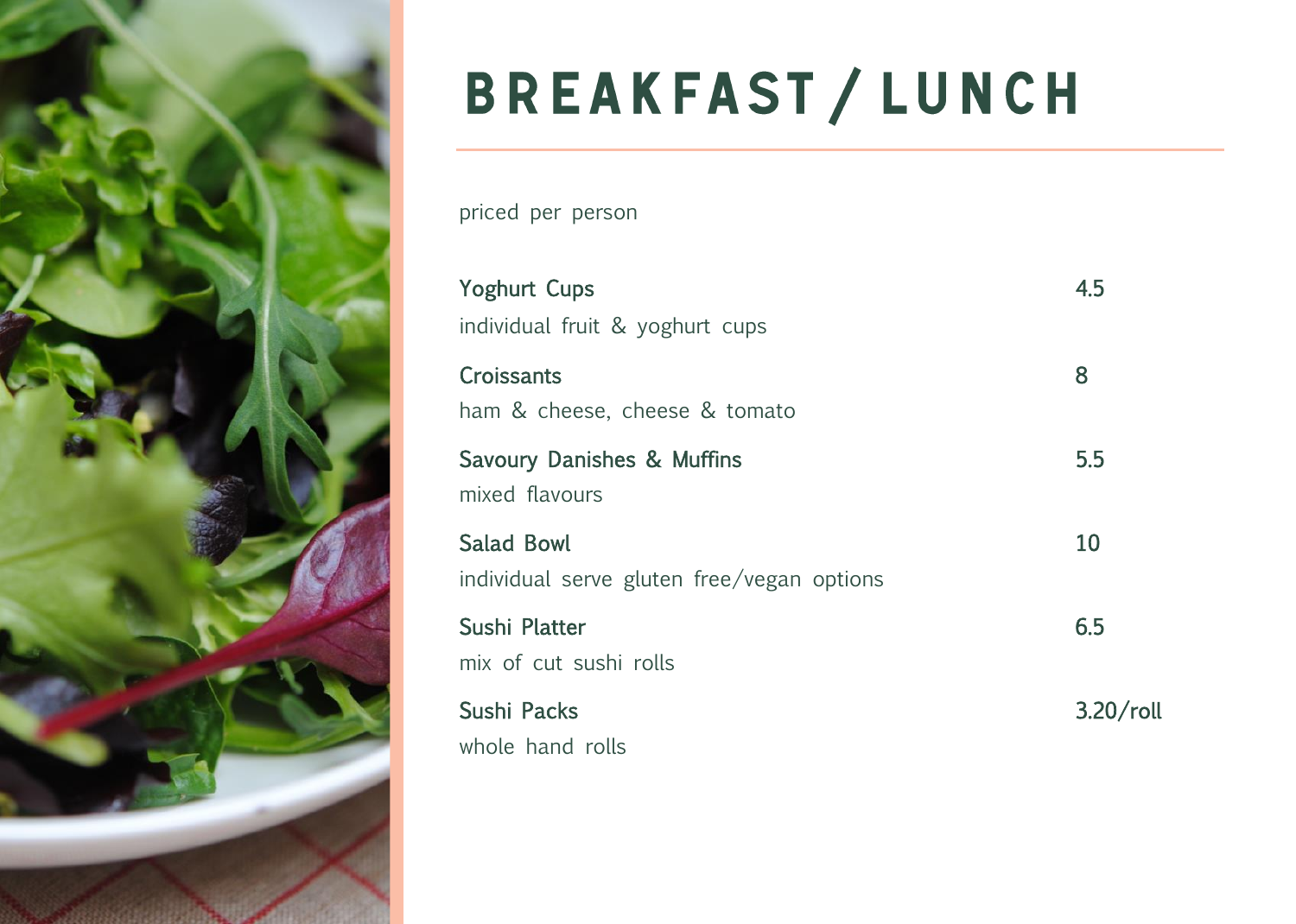

# SANDWICH PLATTERS

priced per person

| Sandwiches                           | 7.5  |
|--------------------------------------|------|
| <b>Wraps</b>                         | 9.5  |
| <b>Baguettes</b>                     | 10.5 |
| Mix of Sandwiches, Wraps & Baguettes | 9.80 |

\*Variety of fillings for all sandwich platters \*\*Vegetarian and vegan options available on request \*\*\*Gluten free bread available for sandwiches only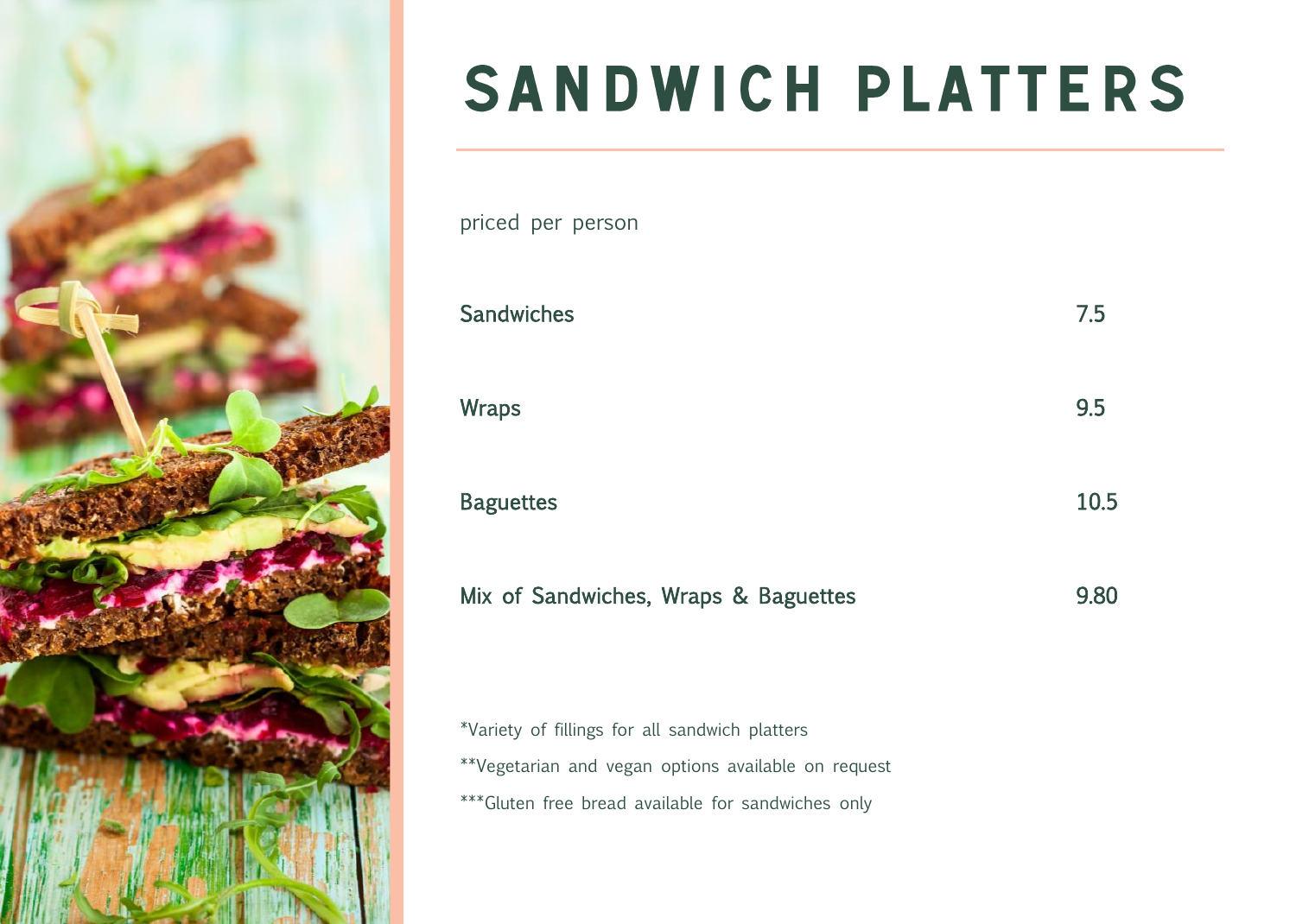

### **WARM PLATTERS**

suits 10

| Favourite Pastries Platter (3pp)                      | 48.0 |
|-------------------------------------------------------|------|
| cocktail pies, pasties and sausage rolls with ketchup |      |
|                                                       |      |
| Vegetarian Savouries (2pp)                            | 50.0 |
| variety of vegetarian quiches and pastries            |      |
|                                                       |      |
|                                                       |      |
| Assorted Mini Quiche (2pp)                            |      |

variety of cocktail quiche, assorted toppings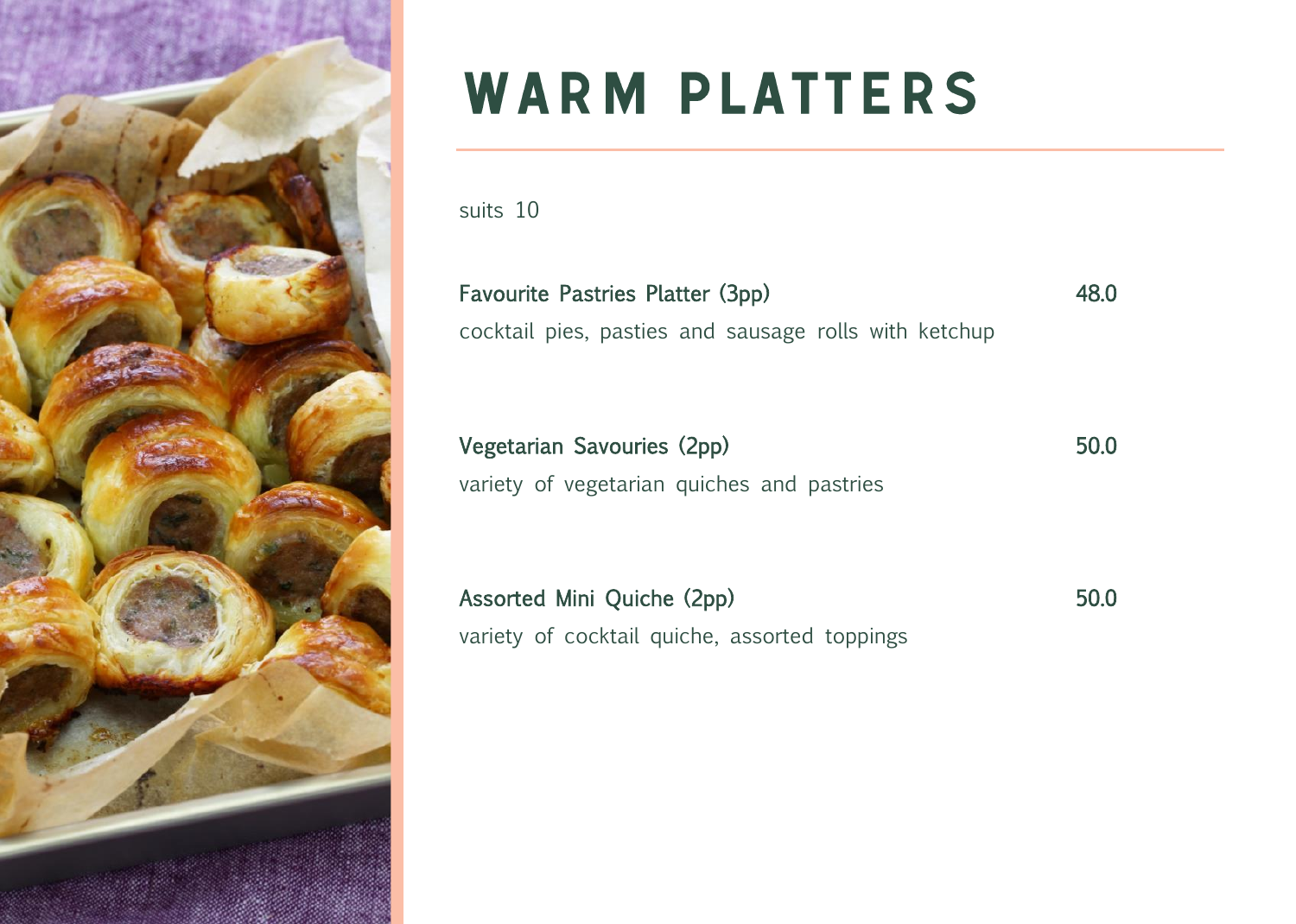

### **SWEET PLATTERS**

suits 10

| Sweets & Pastries                                       | 50.0 |
|---------------------------------------------------------|------|
| assorted petit tartlets, donuts, danishes               |      |
| <b>Sweet Muffins</b><br>assorted flavours               | 45.0 |
| Banana Bread<br>finger pieces to share                  | 40.0 |
| <b>Carrot Cake</b><br>cream cheese icing                | 50.0 |
| <b>Assorted Sweet Slices</b><br>variety of daily slices | 50.0 |
| <b>Fruit Platter</b>                                    | 50   |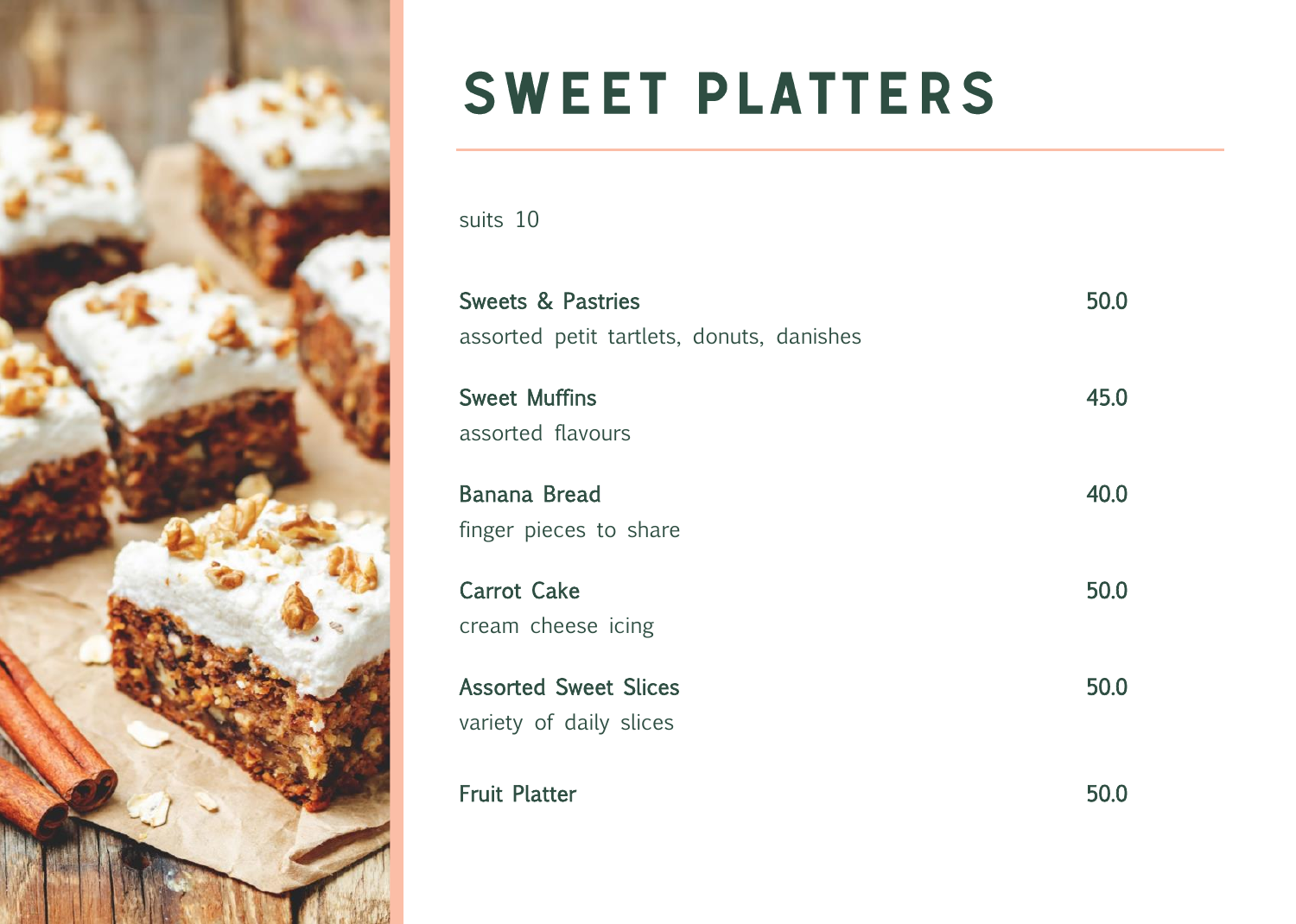

#### **BEVERAGES**

priced per person

| Freshly Brewed Coffee & Tea Station | 4.5 |
|-------------------------------------|-----|
| milk and sugar, alt milk            |     |
| 300ml Juice Selection               | 4.0 |
| variety of flavours                 |     |
| 600ml Mt Franklin Water             | 3.0 |
| still water bottles                 |     |
| 600ml Soft Drink                    | 4.5 |
| coke range                          |     |